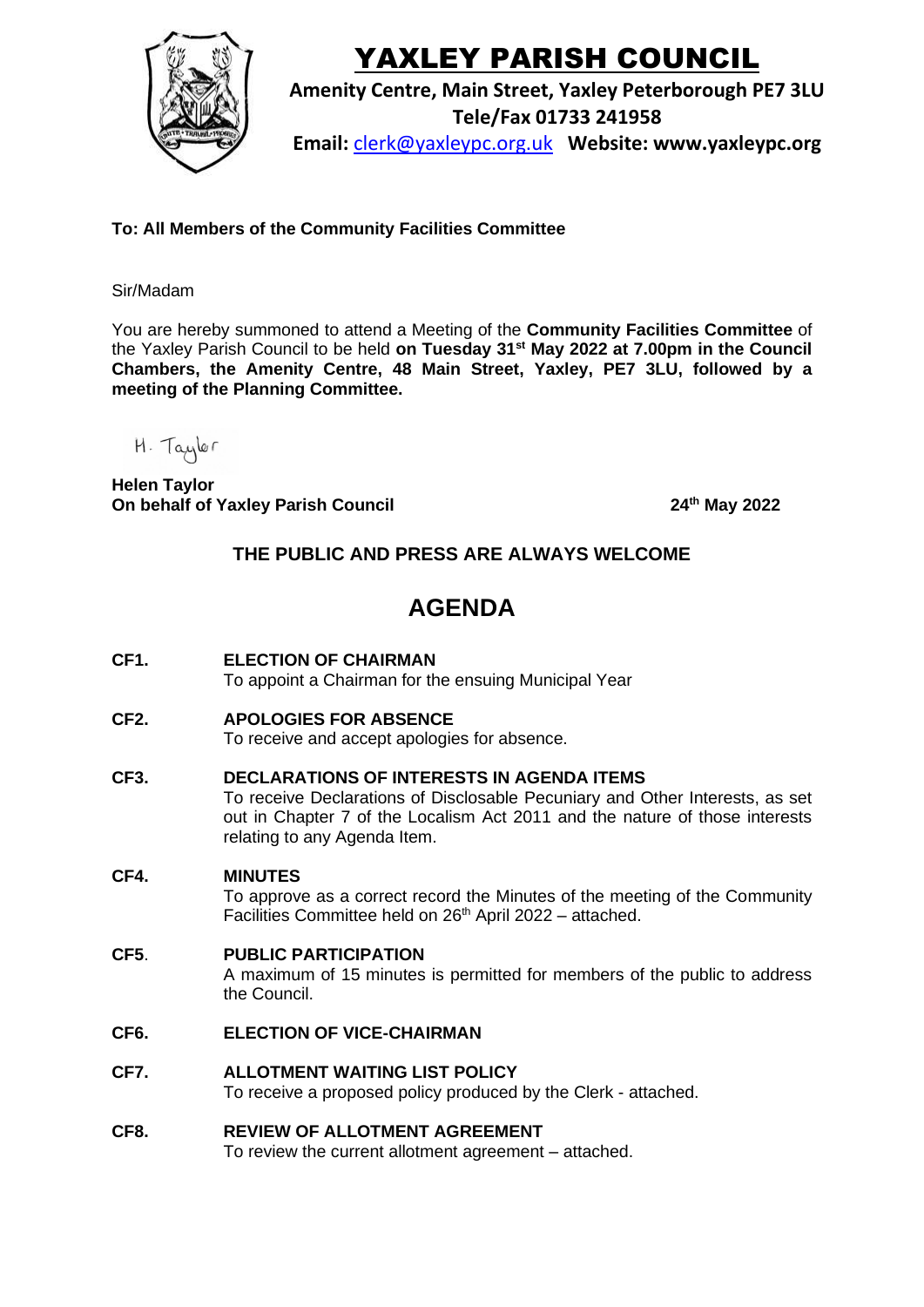**CF9. REVIEW OF FEES AND CHARGES – CRICKET/FOOTBALL PITCHES** To consider a report by the Clerk (attached).

#### **CF10. REVIEW OF CEMETERY FEES**

To consider a report by the Clerk (attached).

- **CF11. COMMUNITY FRIDGE UPDATE**
- **CF12. COMMUNITY LITTER PICK FEEDBACK** Clerk to report.
- **CF13. REVIEW OF STANDING COMMITTEES** To discuss the future of the Committee within the Councils Committee Structure.

#### **CF14. PENSIONERS AFTERNOON TEA FEEDBACK**

#### **CF15. PUBLIC BODIES (ADMISSION TO MEETINGS) ACT 1960 - EXCLUSION OF PRESS AND PUBLIC**

To resolve that in accordance with Section 1(2) of the Public Bodies (Admission to Meetings) Act 1960 and by reason of the confidential nature of the remainder of the business, the Press and the Public be excluded from the Meeting.

#### **CF16. TREE SURVEY 2022**

To approve a quote received to undertake the Tree Survey.

#### **CF17. PUBLIC BODIES (ADMISSION TO MEETINGS) ACT 1960 – RE-ADMITTANCE OF PRESS AND PUBLIC**

To resolve that the confidential business having been concluded, the Press and Public be re-admitted to the meeting.

**Cut off time for the meeting is 20.30**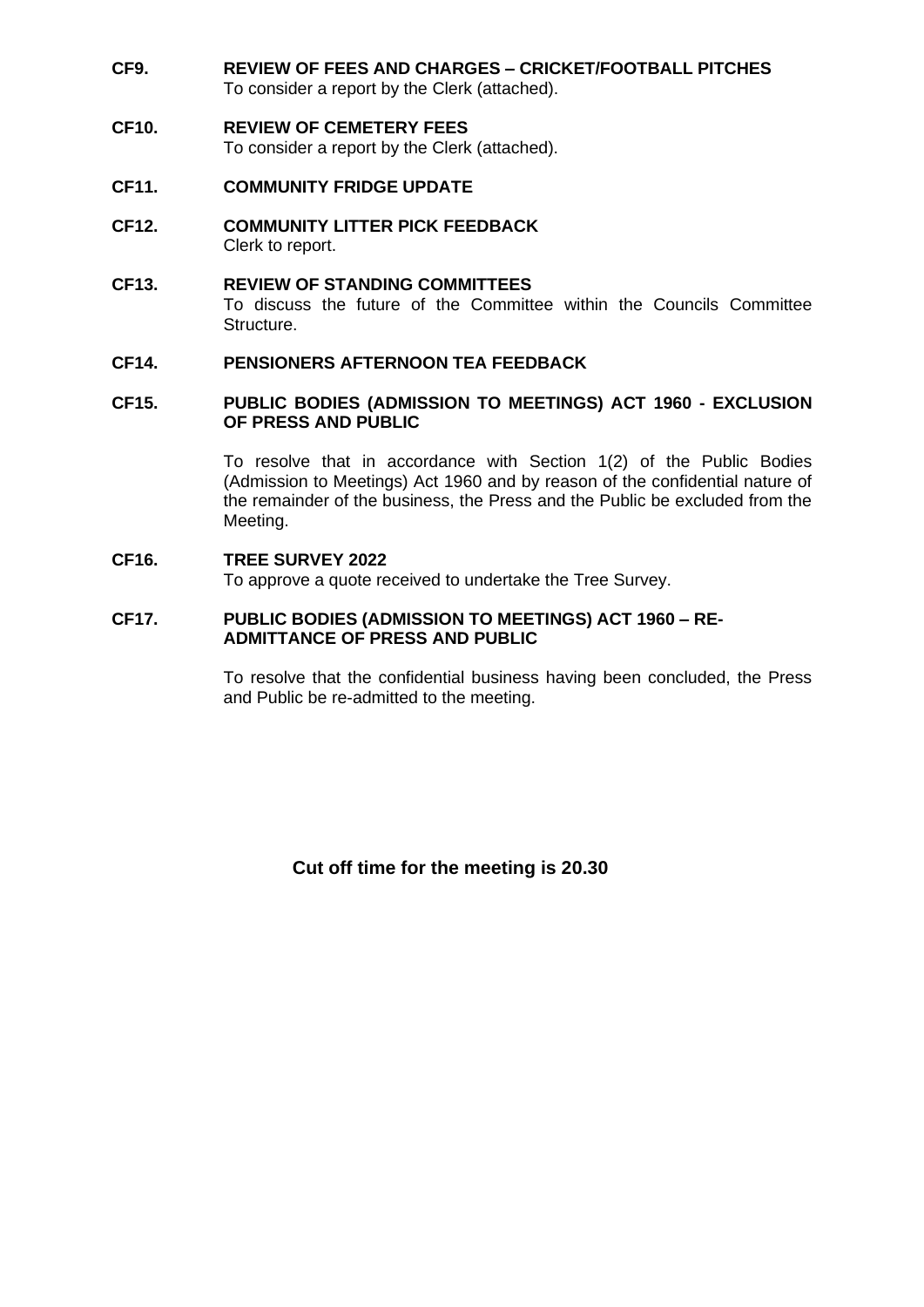#### **Minutes of the Meeting of the Community Facilities Committee held in the Council Chamber, Yaxley Parish Council on 26 th April 2022 at 7.00pm.**

Present:- Councillor J Lusted – Chairman;

Councillors R Butcher, D Chapman, K Gulson, A Knight, S McMullon, A Minns and G Needham.

In attendance – Mrs H Taylor (Clerk).

#### **CF61. APOLOGIES**

An apology for absence from the meeting was received and accepted on behalf of Councillor M Oliver.

#### **CF62. DECLARATION OF INTERESTS**

Councillors R Butcher, K Gulson and S McMullon declared other interests in CF69, allotment updates, as allotment tenancy holders.

#### **CF63. MINUTES**

Subject to the inclusion of Councillor A Knight as seconder instead of Councillor S McMullon, the Minutes of the meeting held on 22<sup>nd</sup> February 2022 were proposed by Councillor R Butcher, seconded by D Chapman and unanimously **RESOLVED.**

#### **CF64. PUBLIC PARTICIPATION**

No Member of the Public wished to speak.

#### **CF65. PARISH SPORTS PROGRAMME**

With the assistance of a report by the Clerk (a copy of which is appended in the Minute Book), Members considered running a sports programme during the summer for primary age children. Whereupon, it was proposed by Councillor R Butcher, seconded by Councillor D Chapman and unanimously **RESOLVED** that the District Council's Lifestyle Team be commissioned to run weekly sports sessions during the summer for primary age children on Middletons Road Recreation Ground, with a view to offering longer sessions if required to maximum the number of children that attend.

## **CF66. ANNUAL PLAYGROUND INSPECTION SAFETY REPORT**

Consideration was given to the content of a report produced by the Clerk (a copy of which is appended in the Minute Book) summarising the annual inspection of all nine of the Parish Council's Play Areas and Outdoor Gym. Members were pleased to note that there were no high risks items requiring attention which reflected the weekly inspection routine and the ongoing maintenance programme in place. The Clerk referred to the eleven medium risks which mainly related to rubber tile surfacing being worn. She reminded Members that replacing the worn surfaces had already started with two areas in Middleton's Recreation Ground being replaced in the past 12 months. Adding that these areas will continued to be monitored and programmed in for replacement in future budgetary plans. Whereupon, it was proposed by Councillor R Butcher that the report be received. This was seconded by Councillor K Gulson and unanimously **RESOLVED.**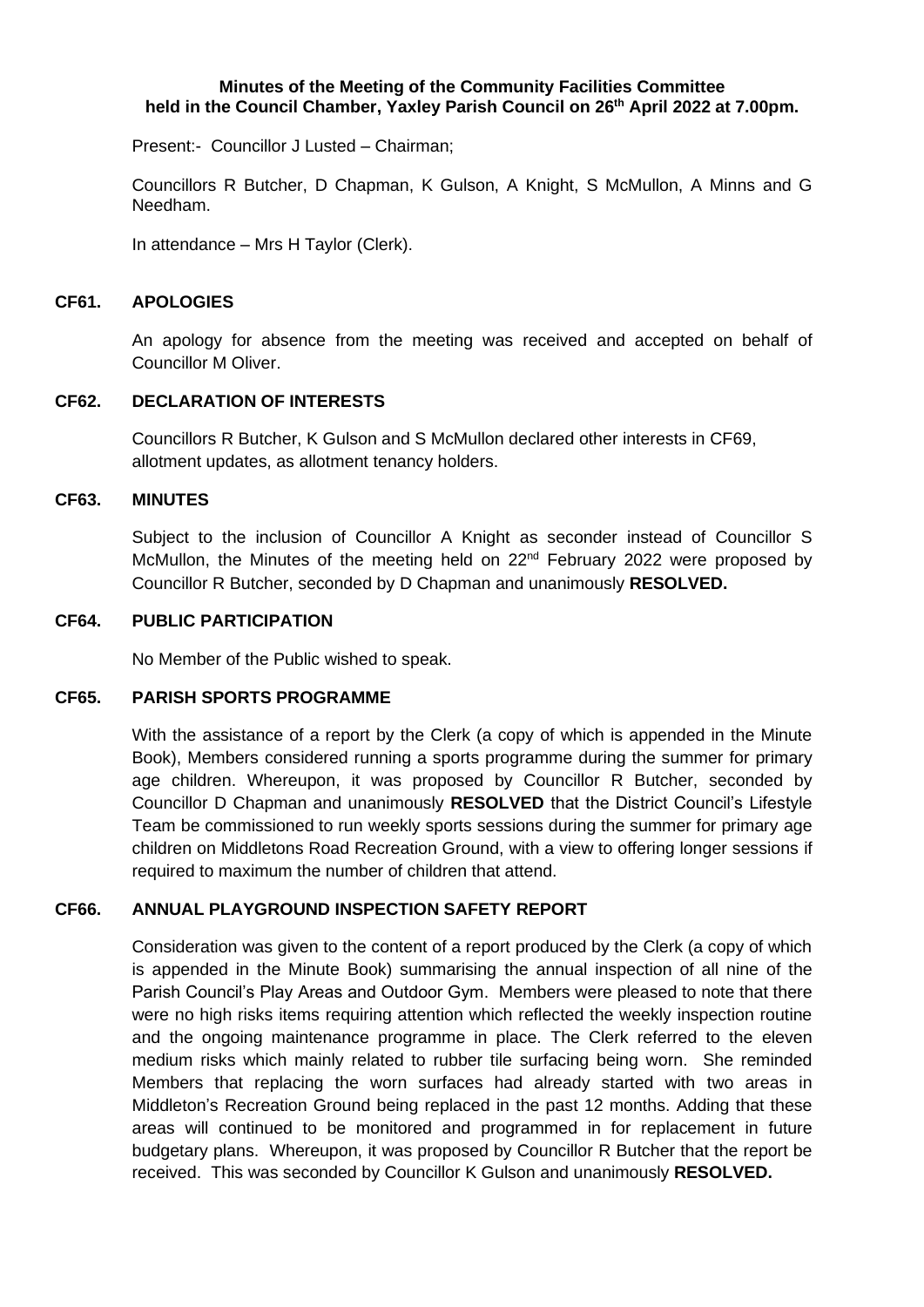## **CF67. COMMUNITY LITTER PICK – GROUP EVENT**

It was proposed by Councillor A Knight that the next Community Litter Pick be a group event to be held on Middleton's Road Recreation Ground on Monday 30<sup>th</sup> May 2022 starting at 9.30am. This was seconded by Councillor K Gulson and unanimously **RESOVLED.**

#### **CF68. DISABLED ROUNDABOUT – SOVEREIGN**

The Clerk updated the meeting on efforts to have the disabled roundabout reinstated by Sovereign. Members were advised that the company had responded to the Clerk's latest communication with a promise to install a new disabled roundabout with an installation date of July 2022.

#### **CF69. ALLOTMENT INSPECTION AND UPDATE**

Members were updated on the latest allotment inspection and noted that there were currently 3  $\frac{1}{2}$  vacant plots with 20 people on the waiting list, 5 of which were residents of Yaxley.

#### **CF70. MIDDLEGROUND REPAIR CAFE**

By way of a report by the Clerk (a copy of which is appended in the Minute Book), Members noted that the relaunch of the Repair Café in March had been a great success and the next session would be late May early June, subject to the repairer's availability.

#### **CF71. COMMUNITY FRIDGE UPDATE**

Members noted that the Community Fridge has distributed over 27 tonnes of food in a year the equivalent of 53,944 meals to 15,673 people. With the cost of living rates rising, the fridge had seen an increase in those attending and a reduction in the quantity of surplus food being donated from retailers. However, no one would go away from the fridge empty handed. In recognising the work involved in collecting and distributing the food, the Chairman thanked all the volunteers who regularly give up their time to help at the fridge.

#### **CF72. BULKY WASTE COLLECTION**

The Clerk reported that this year's bulky waste collection would be held on 2<sup>nd</sup> July 2022 at Queens Park.

Meeting closed at 7.40pm

Signed ……………………………………………………………

Chairman.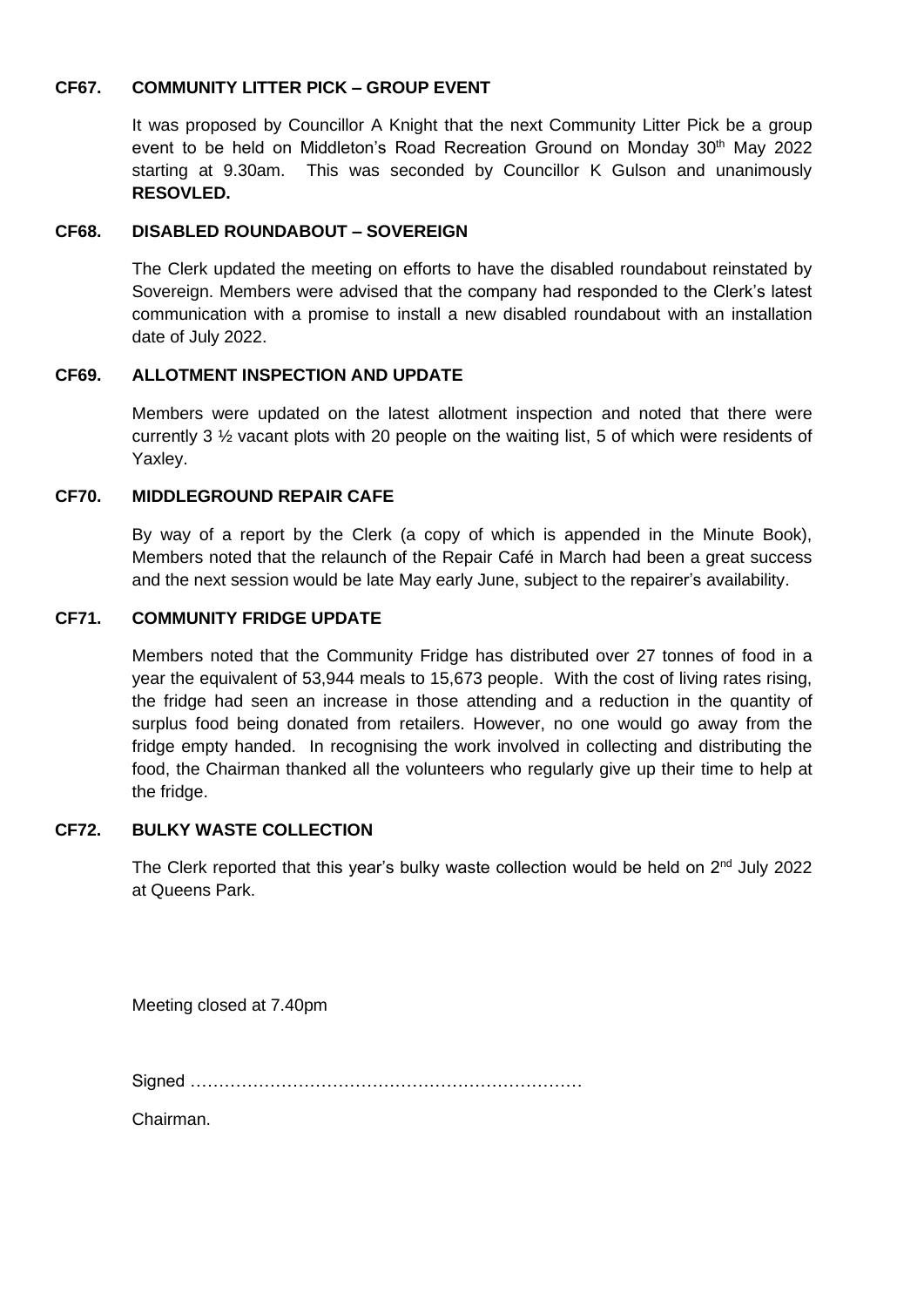## **Yaxley Parish Council Allotment Waiting List Policy**

Yaxley Parish Council has three allotment sites with a combined total of 100 plots. 75 of these are full size plots and 25 are partial plots (either half, quarter or third of full size). The allotment site waiting list is open to anyone\*; however, allotment allocations will be dealt with in the following order of priority:

1. Applicant does not hold an allotment tenancy and is resident of Yaxley.

2. Applicant is resident of Yaxley and already holds an allotment tenancy for a partial sized plot.

3. Applicant does not hold an allotment tenancy and is resident in a nearby parish which either does not provide allotments or there are no allotment vacancies.

4. Applicant is a resident of Yaxley and already holds a full sized plot and there is no one else on the waiting list.

If an applicant is not a Yaxley resident we may make additional enquiries as to the availability of allotments within your own area.

Requests may be made for specific plots but offer no guarantee of being successful as priority will always be given to the person waiting for a plot for the longest time and who doesn't already hold an allotment.

To go on a site waiting list you will be required to contact the Bookings Clerk and provide the following details: your name, address, telephone numbers and email address. These details will be kept on file and your name added to the waiting list.

In the event of a death of a tenant the executors of the deceased estate should contact the council for advice, the contract will have automatically lapsed and the allotment will be due for return to the available stock list.

On the surrender of an allotment contract the allotment will be returned to the general stock list and after inspection will be re-let in line with this procedure. When an allotment is vacated and is therefore available for reallocation :-

1. Consideration will be given to dividing the vacant plot.

2. Vacant plots will be offered by contacting the person at the top of the site waiting list by either a phone call, letter or email.

3. If there is no response within 10 working days, the person is removed from the waiting list.

4. An offer is then made to the next person on the list.

5. If more than 2 offers are declined, that person will be placed on the bottom of the waiting list, by changing the date on list to the current date.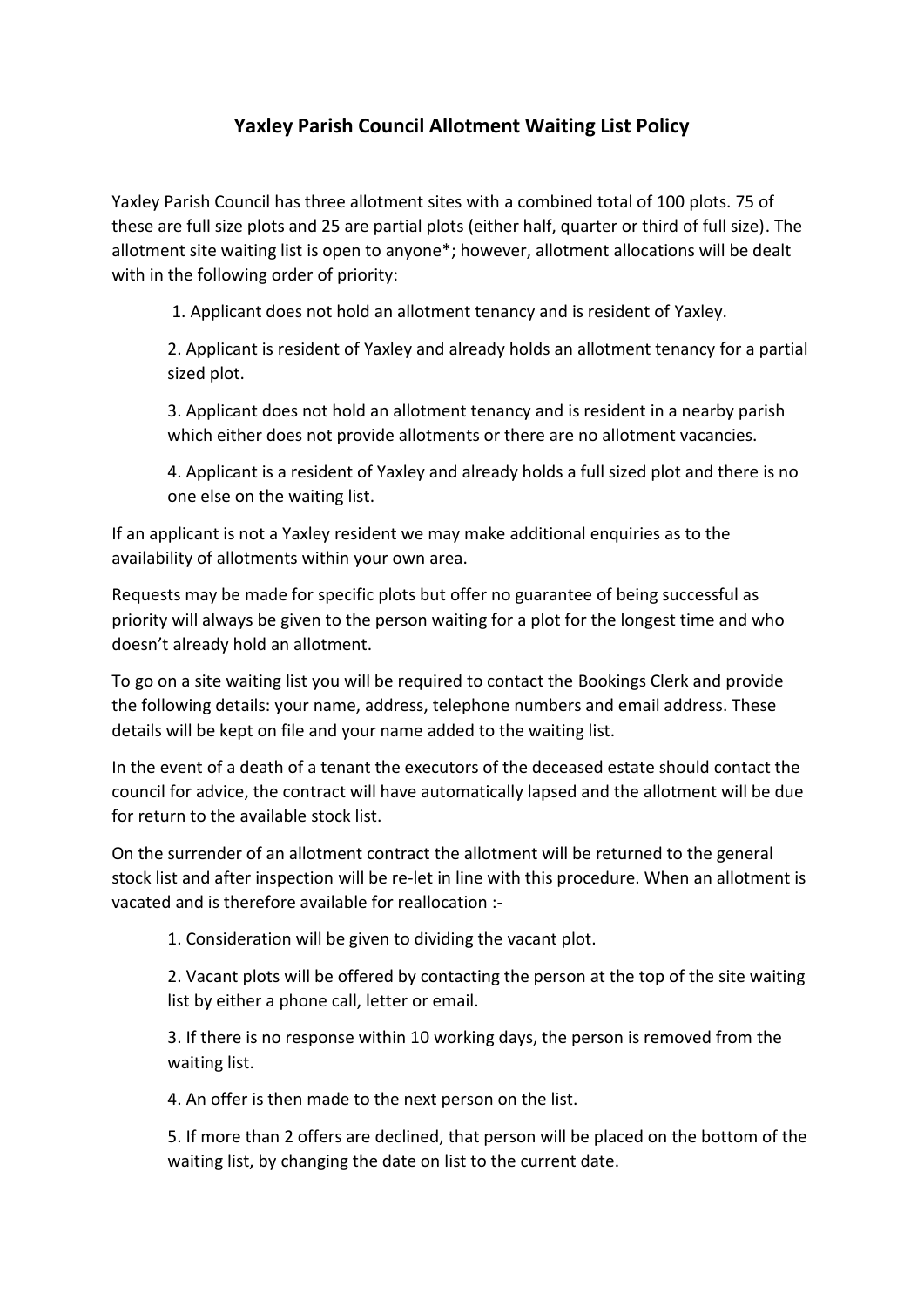An annual review of the waiting list will be undertaken. This will be done via letter and anyone not confirming they wish to stay on the list will be removed from the list after 10 working days.

\*Yaxley Parish Council retain the right to refuse to offer a place on the allotment waiting list; or an allotment tennancy, to any person or persons who have previously held an allotment tenancy with Yaxley Parish Council and had this tenancy terminated by Yaxley Parish Council for breach of the tenancy agreement.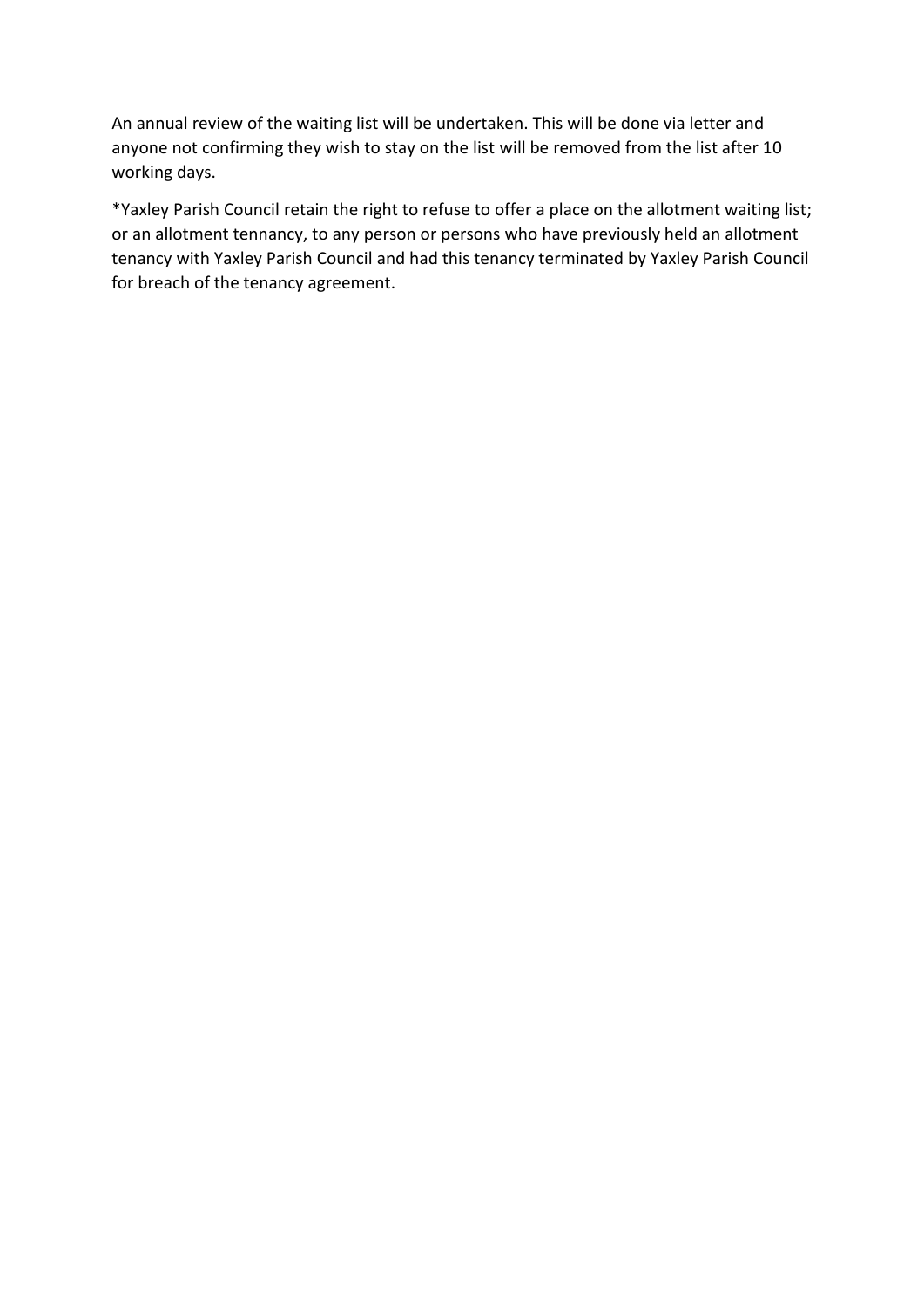## **ALLOTMENT TENANCY AGREEMENT**

THIS AGREEMENT made on the **………….** day of **……………. 2022**

**BETWEEN THE PARISH COUNCIL OF YAXLEY** Amenity Centre, 48 Main Street, Yaxley in the County of Cambridgeshire PE7 3LU *(hereinafter called "the Council")* of the one part and **………………………………**of **…………………………………………………………….**

(*hereinafter called "the Tenant")* of the other part

The Council shall let to the Tenant the Allotment Garden situated at **…………** and referenced as allotment number **…………….** in the Council's Allotment Register

- 1 The Council shall let the Allotment Garden to the Tenant for a term of 1 year commencing on the 1<sup>st</sup> day of February and thereafter from year to year unless determined in accordance with the terms of this tenancy
- 2 The Tenant shall pay to the Council the annual rent in full for the allotment and for every year after before the last day of January each year. Rent is non-refundable
- 3 The Tenant shall not sublet any part of the Allotment without the written consent of the Parish Council
- 4 The Tenant shall:
	- a) Use the allotment solely for the purposes of agriculture and horticulture. Any storage facility must be kept in good repair and the Council reserves the right to remove any unsuitable building and charge therefore after for the removal.
	- b) Maintain the allotment in a clean and good condition free from weeds and rubbish, ensuring continuing fertility by satisfactory cultivation
	- c) Keep the paths which are immediate boundaries of this allotment properly cut and trimmed and co-operate to keep the site properly cleansed and maintained
	- d) Compost their waste, no garden waste to be deposited on adjoining properties or in the surrounding ditches/dykes
	- e) Remove all non-compostable waste from the site
	- f) Take great care when setting fires as the peat soil burns easily. Therefore, fires should be only in metal containers raised off the ground to avoid destruction of the soil. Removal of the soil is strictly forbidden
	- g) Observe additional rules that the Council may make or revise for the regulation and management of the Allotment Garden and other allotment gardens let by the **Council**
- 5 The Tenant shall not: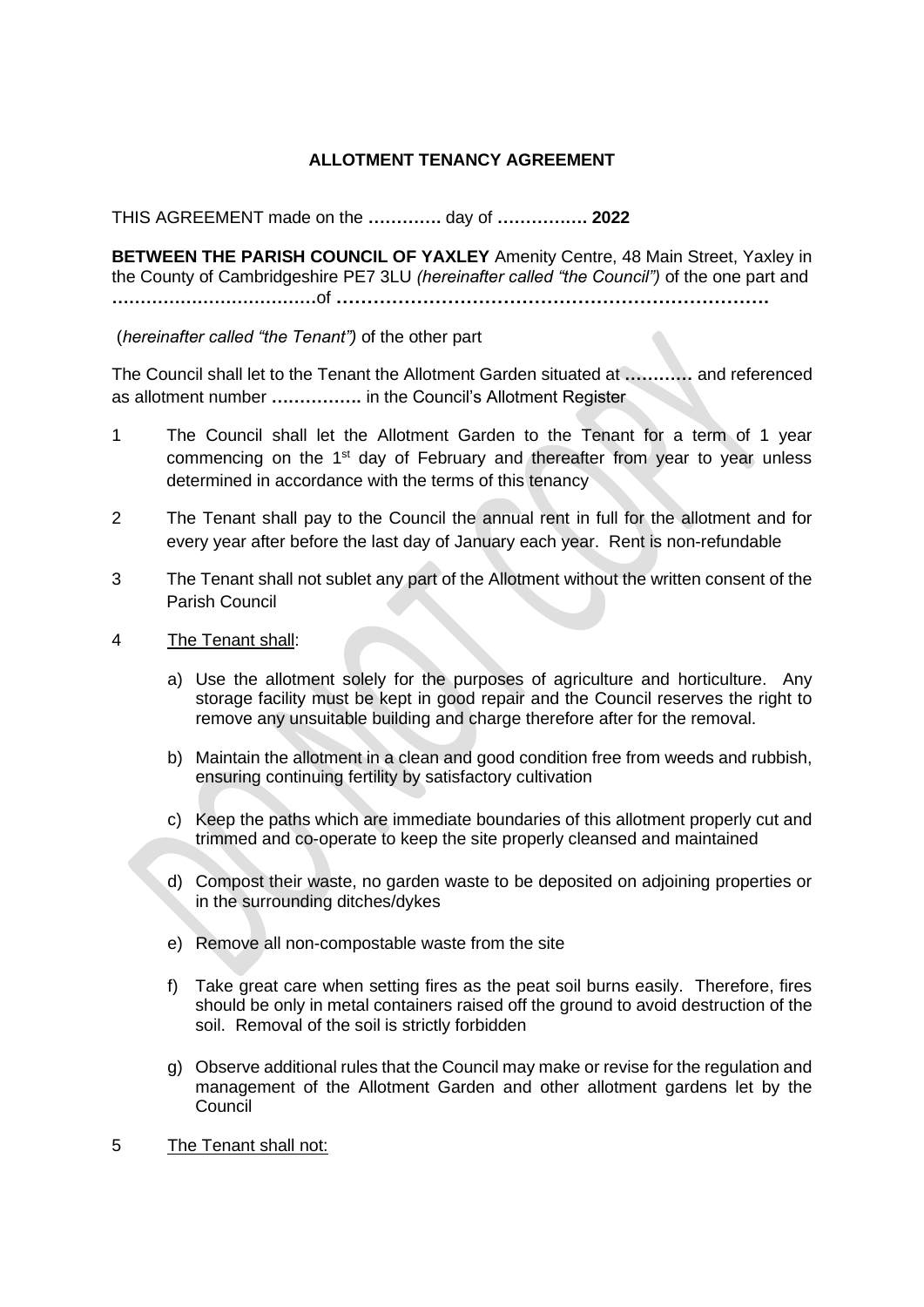- a) Cause any nuisance or annoyance to the occupier of any allotment or obstruct any path set out by the Council for use by the occupiers of the allotments
- b) Keep any animals (including bees and chickens) on the allotment
- c) Use barbed wire in the construction of a fence or barrier adjoining any path set out by the Council for the use of the Tenants
- d) Erect any building on the allotments without the permission of the Council
- e) Permit a dog under their control to roam freely across allotments
- f) Plant trees and shrubs in the allotments and boundaries except soft fruit bushes e.g. raspberries, gooseberries
- g) Use the allotment for the purpose of carrying on any trade or business. The tenancy shall be only for the cultivation wholly or mainly of vegetables or fruit crops for consumption by the Tenant or the Tenant's family
- h) Garage or keep any motor vehicle, trailer or caravan on an allotment plot or on any path thereof
- i) Not in any way plant, cultivate or harvest any matter which it is illegal so to plant, cultivate or harvest
- 6 Vehicular access to allotments is permitted via the roadway and wide pathway for loading and unloading in good weather when road conditions allow
- 7 Tenancy is terminated when:
	- a) Notice to quit is given by either party to the Allotment Tenancy Agreement to the other expiring on 31<sup>st</sup> January
	- b) A Tenant gives one month's notice at any time of the year, the allotment must be left in a clean weed and rubbish free condition.
	- c) In the event of the death of a Tenant the tenancy will expire on  $1<sup>st</sup>$  September unless otherwise agreed in writing
	- d) The rent is unpaid for 21 days
	- e) The Council reserve the power to give one month's notice to terminate the tenancy if, after three months from the commencement of the tenancy in any year the Tenant is deemed not to have duly observed the provisions of this Agreement
	- f) The tenancy may also be determined by the Council by a half years notice in writing expiring on 31<sup>st</sup> day of July
- 8 Authorised representatives of the Council will carry three inspections per year and shall be permitted by the Tenant at all reasonable times to enter the allotment to verify that conditions and provisions of the Agreement are being observed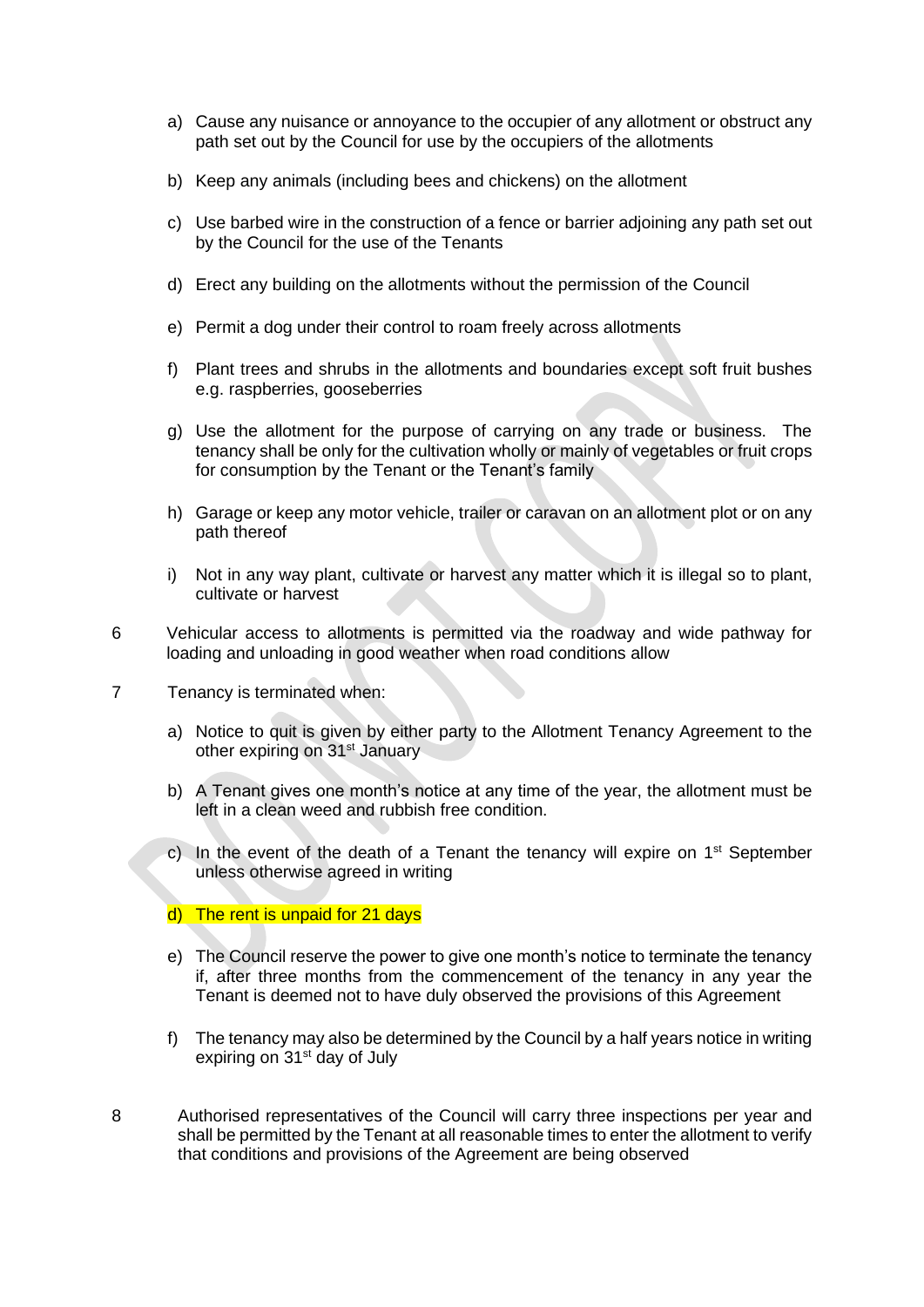- 9 Allotment tenancies will be granted only to persons' resident within the Parish of Yaxley and those less than one mile out of the Parish. In the event of a Tenant moving out of the Parish he/she may be required to relinquish the tenancy. In the event of a death transfer to another member of the Tenant's family or shared Tenant may be possible with the agreement of the Council subject to that person living within Yaxley or less than one mile out of the Parish
- 10 Change of address must be notified to the Council within 28 days of the change. Any notices concerning the allotment will be delivered to the address in the Tenancy Agreement
- 11 All correspondence from the Tenant shall be addressed to The Parish Clerk, Yaxley Parish Council, Amenity Centre, 48 Main Street, Yaxley, Cambridgeshire PE7 3LU

Signed: ……………………………………………………………. Date: ……………………2022 Bookings Clerk to Yaxley Parish Council

I hereby accept the tenancy of Allotment Number **………** at Site: **…………….**

Subject to the terms and conditions as stated in this Agreement

|        |        | Date: 2022 |  |
|--------|--------|------------|--|
|        | Tenant |            |  |
|        |        |            |  |
| Email: |        |            |  |
|        |        |            |  |
| Phone: |        |            |  |
|        |        |            |  |

Mobile:

Please complete the above details for our records.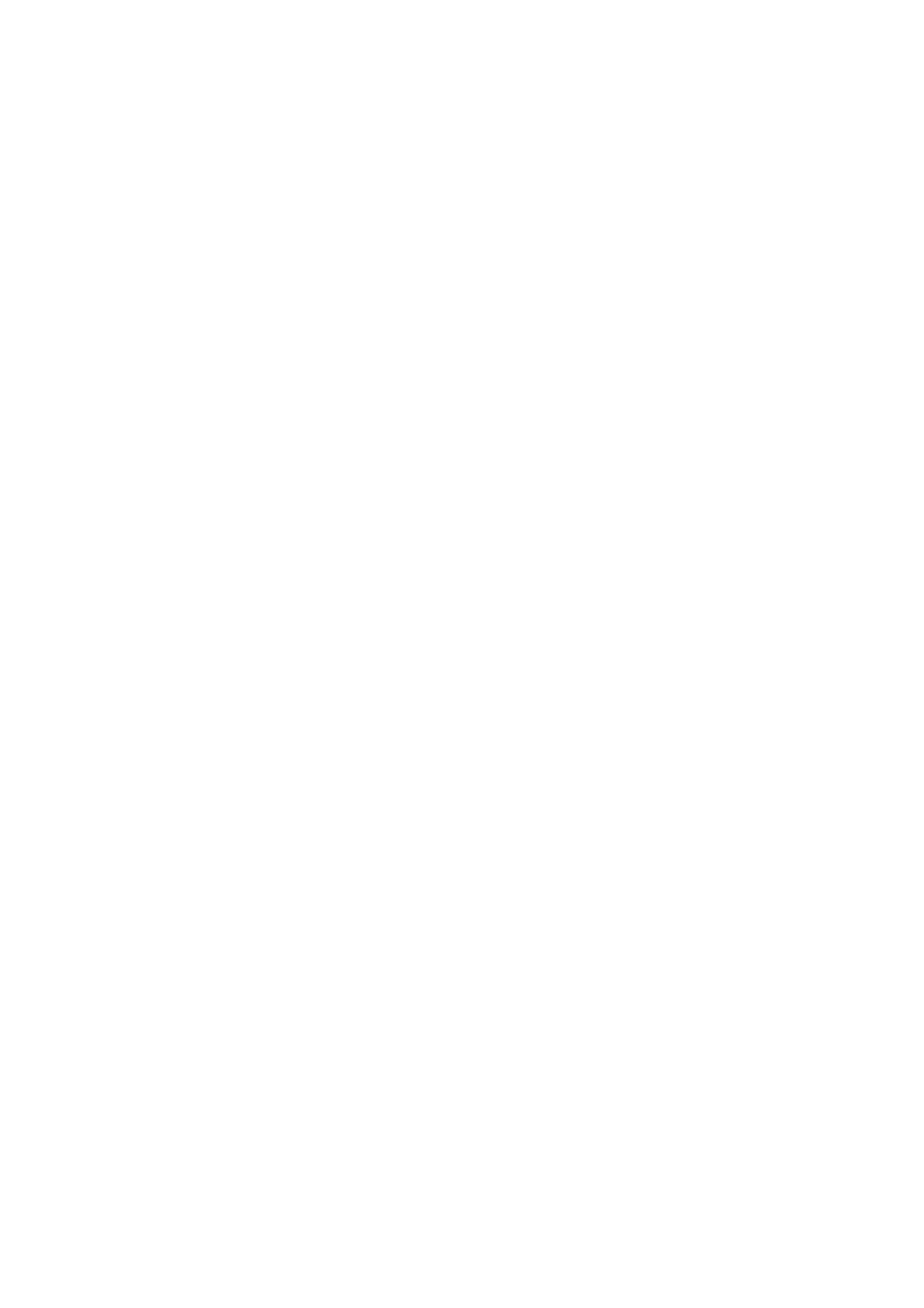## **General Data Protection Regulations Allotment Tenants Privacy Notice**

To be signed and returned with your Allotment Tenancy Agreement: Consent to hold Contact Information

I agree that I have read and understand Yaxley Parish Councils Privacy Notice. I agree by signing below that the Council may process my personal information for providing information and corresponding with me.

I agree that Yaxley Parish Council can keep my contact information data for an undisclosed time or until I request its removal.

I have the right to request modification on the information that you keep on record.

I have the right to withdraw my consent and request that my details are removed from your database.

| Name                 |  |
|----------------------|--|
|                      |  |
|                      |  |
|                      |  |
| Date of birth if     |  |
| under 18             |  |
| Parental/Guardian    |  |
| Consent for any      |  |
| data processing      |  |
| activity             |  |
|                      |  |
| Address              |  |
|                      |  |
|                      |  |
|                      |  |
| Telephone No.        |  |
|                      |  |
| <b>Email Address</b> |  |
|                      |  |
|                      |  |
| Facebook             |  |
|                      |  |
|                      |  |
|                      |  |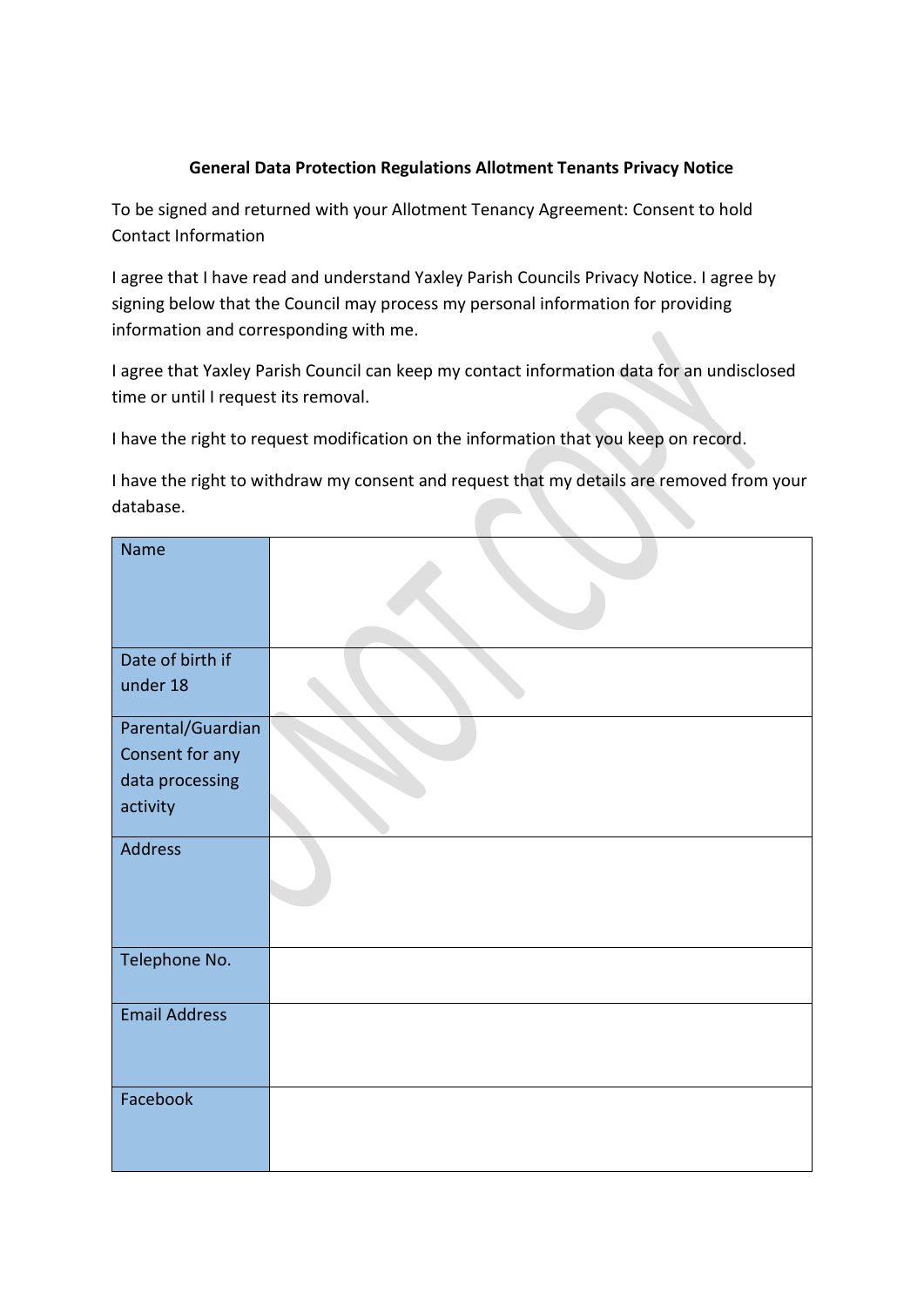| Twitter   |  |
|-----------|--|
| Signature |  |
| Date      |  |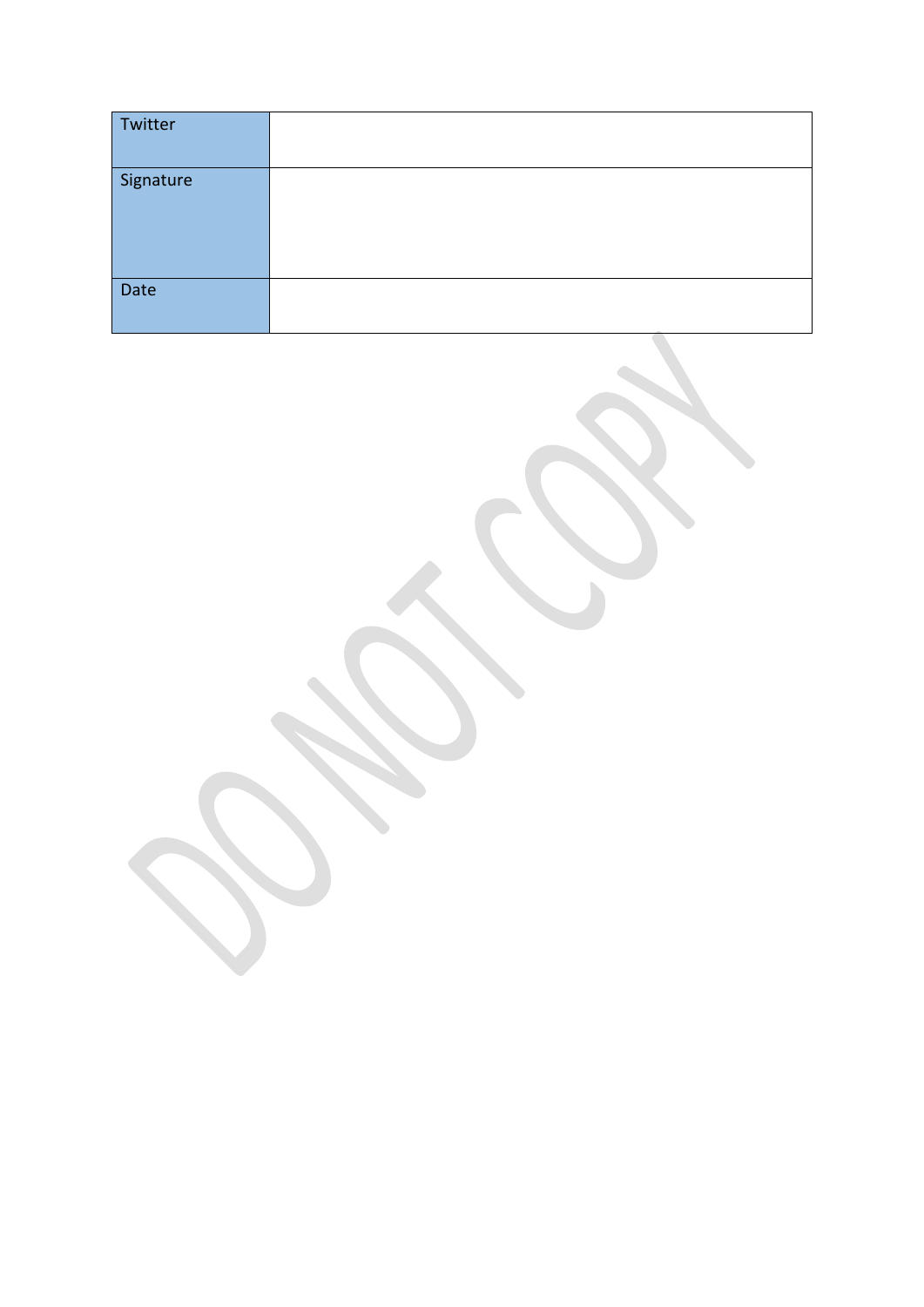## **YAXLEY PARISH COUNCIL – COMMUNITY FACILITIES COMMITTEE**

## **DATE: 31st May 2022**

## **SUBJECT: REVIEW OF FEES AND CHARGES – PITCH HIRE**

#### **1. PURPOSE OF REPORT**

To provide information to Members to enable them to review the hire charge for the football pitches at Middletons Road and Queens Park and the 3G area.

#### **2. BACKGROUND**

The Internal Auditor would expect the Council to review its fees annually, even if it results in the pricing remaining the same. The last increase in prices for the football pitches was 1<sup>st</sup> September 2021 when adult pitches went up a £1.00 and juniors 50p. There was no increase in the cost of hiring out the 3G pitch. Demand on all the outdoor facilities remains high. With increased electricity, maintenance and staffing costs, it is recommended that the cost of all the pitches and the 3G be increased by a £1 this will keep the costs competitive with other facilities such as Bushfield who charge £46 for the 3G and £64 for an adult grass pitch. With a midweek day rate of £21 for a hour between 9am and 3pm (an increase of £1.50).

#### **3. CURRENT RATES/PROPOSED RATES**

The table below shows the current rates:

| <b>QUEENS</b><br><b>FOOTBALL</b><br><b>PARK</b><br><b>PITCHES</b> |                | Current rate | Proposed rate |          |
|-------------------------------------------------------------------|----------------|--------------|---------------|----------|
| Pitch A and B                                                     | Adult          | £59.00       | £60.00        | Per game |
| Pitch A and B                                                     | U18            | £45.00       | £46.00        | Per game |
| Pitch C and D without changing rooms                              | 9 <sub>V</sub> | £29.00       | £30.00        | Per game |
| Pitch E and F without changing rooms                              | 7 <sub>v</sub> | £24.00       | £25.00        | Per game |
| Pitch G without changing rooms                                    | 5 v 5          | £21.00       | £22.00        | Per game |
| <b>MIDDLETONS ROAD RECREATION</b><br><b>GROUND</b>                |                |              |               |          |
| Pitch H and J                                                     | Adult          | £49.00       | £50.00        | Per game |
| Pitch H and J                                                     | U18            | £35.00       | £36.00        | Per game |
| Pitch K                                                           | 9 V 9          | £26.00       | £27.00        | Per game |
| Pitch L                                                           | 5 V 5          | £21.00       | £22.00        | Per game |
| <b>Cricket Pitch</b>                                              | Adult          | £47.00       | £48.00        | Per game |
| <b>Cricket Pitch</b>                                              | Junior         | £24.00       | £25.00        | Per game |
| <b>MULTI ACTIVITY AREA 3G</b>                                     |                |              |               |          |
|                                                                   | Adults         | £42.00       | £43.00        | Per hour |
|                                                                   | U16s           | £37.00       | £38.00        | Per hour |
| Weekday between 9am and 3pm                                       |                | £20.00       | £21.50        | Per hour |
| 6 weeks paid for in advance                                       | Adults         | £226.80      | £232.20       |          |
| 6 weeks paid for in advance                                       | <b>U16s</b>    | £199.80      | £205.20       |          |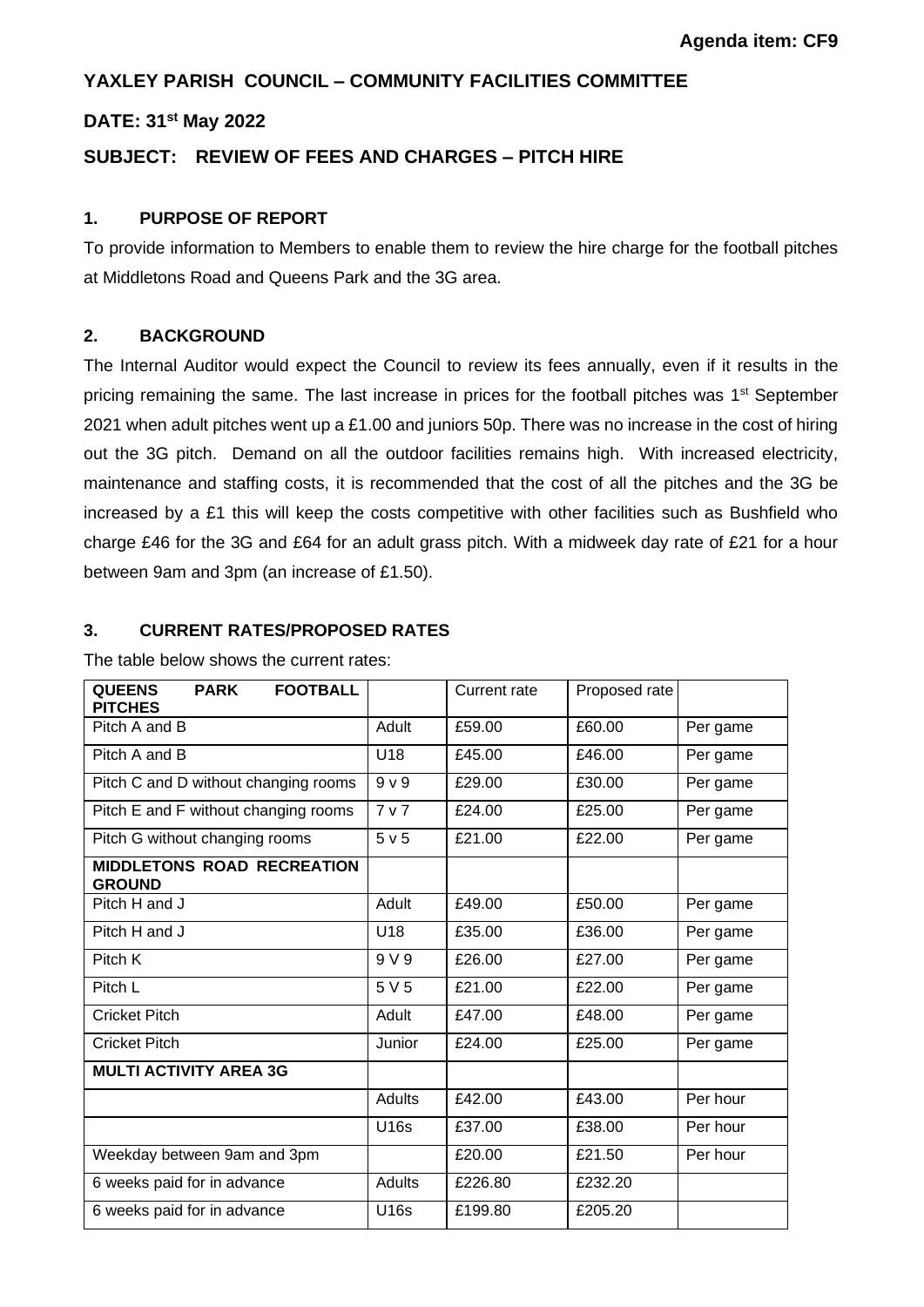## **4. RECOMMENDATION**

- That the report is received and the content noted; and
- That the increases in the fees and charges for the hire of football/cricket facilities shown in the table above be approved.

**Helen Taylor – Clerk**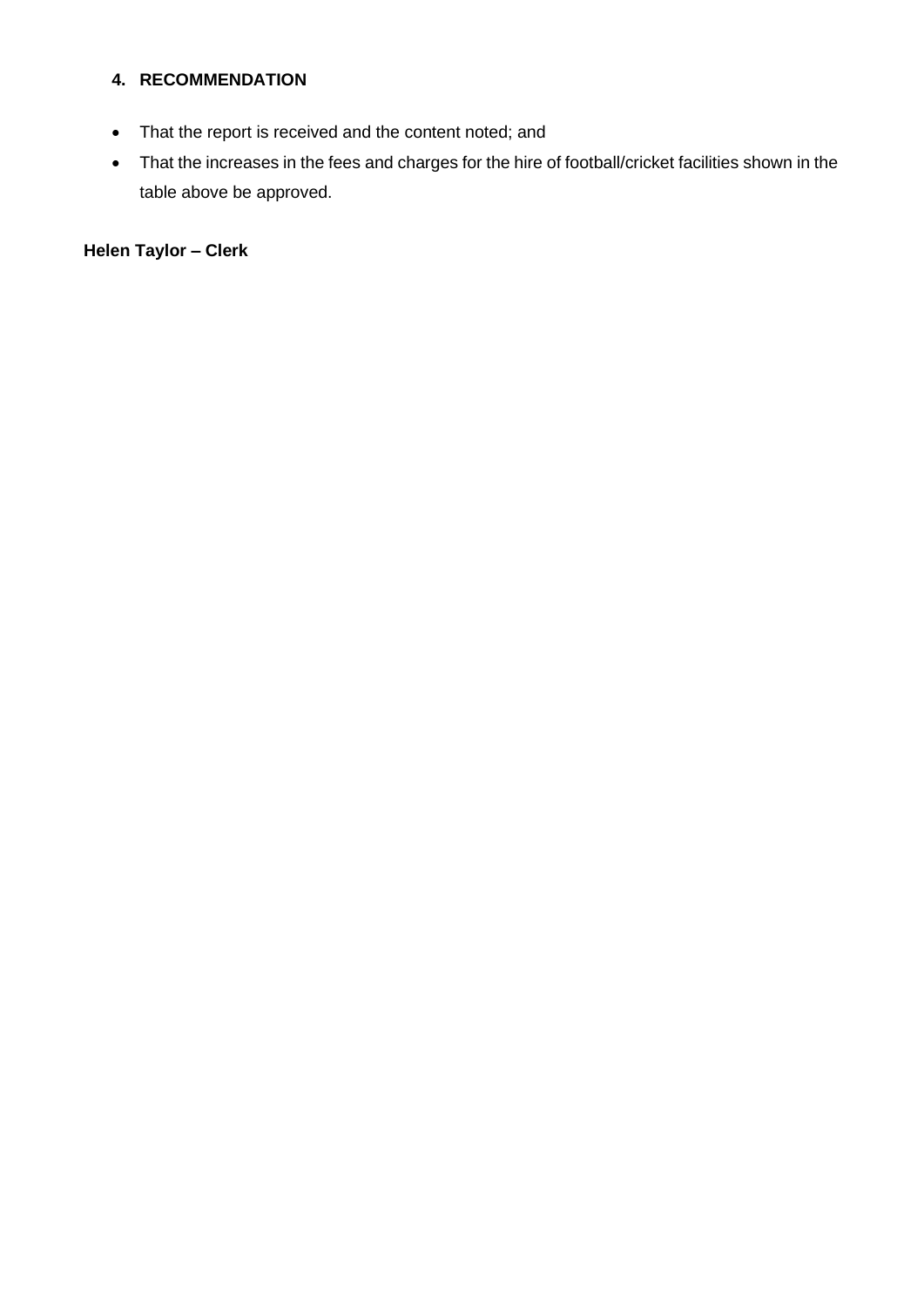## **YAXLEY PARISH COUNCIL – COMMUNITY FACILITIES COMMITTEE**

#### **DATE: 31st May 2022**

#### **SUBJECT: REVIEW OF CEMETERY FEES**

#### **1. PURPOSE OF REPORT**

To review the fees and charges for the Cemetery.

#### **2. BACKGROUND**

The Internal Auditor would expect the Council to review it fees annually, even if it results in the pricing remaining the same. There was a £5.00 increase on the individual fees in September 2021 and given concerns over the cost of living, it is recommended that the fees stay the same as they are.

#### **3. REVIEW**

The table below shows the fees currently charged by the Parish Council.

| <b>Interment Fee</b>                                          | <b>Current rate</b> |
|---------------------------------------------------------------|---------------------|
| interment of a stillborn child not exceeding 1 month          | 0.00                |
| interment of a child more than 1 month but less than 12 years | 0.00                |
| interment of a body exceeding 12 years                        | £250.00             |
| interment of cremated remains (ashes)                         | £145.00             |
| <b>Exclusive Right of Burial</b>                              |                     |
| stillborn                                                     | 0.00                |
| child younger than 12 years                                   | 0.00                |
| single earthen grave                                          | £300.00             |
| double earthen grave                                          | £300.00             |
| <b>Erection of Monuments</b>                                  |                     |
| erection a single headstone                                   | £100.00             |
| erection of double memorial with two headstones               | £170.00             |
| double headstone between two side by side graves              | £170.00             |
| additional inscription                                        | £70.00              |
| memorial slab for cremated remains                            | £80.00              |
| Sanctum Vault for Ashes including memorial tablet             |                     |
| first interment Parishioner                                   | £775.00             |
| second interment Parishioner                                  | £250.00             |
| first interment non-resident                                  | £1005.00            |
| second interment non-resident                                 | £505.00             |
| vase block and memorial tablet                                | £315.00             |
| <b>Other Fees and Charges</b>                                 |                     |
| ashes search                                                  | £25.00              |
| search of new cemetery                                        | £25.00              |
| old cemetery                                                  | £25.00              |
| transfer of burial rights                                     | £25.00              |